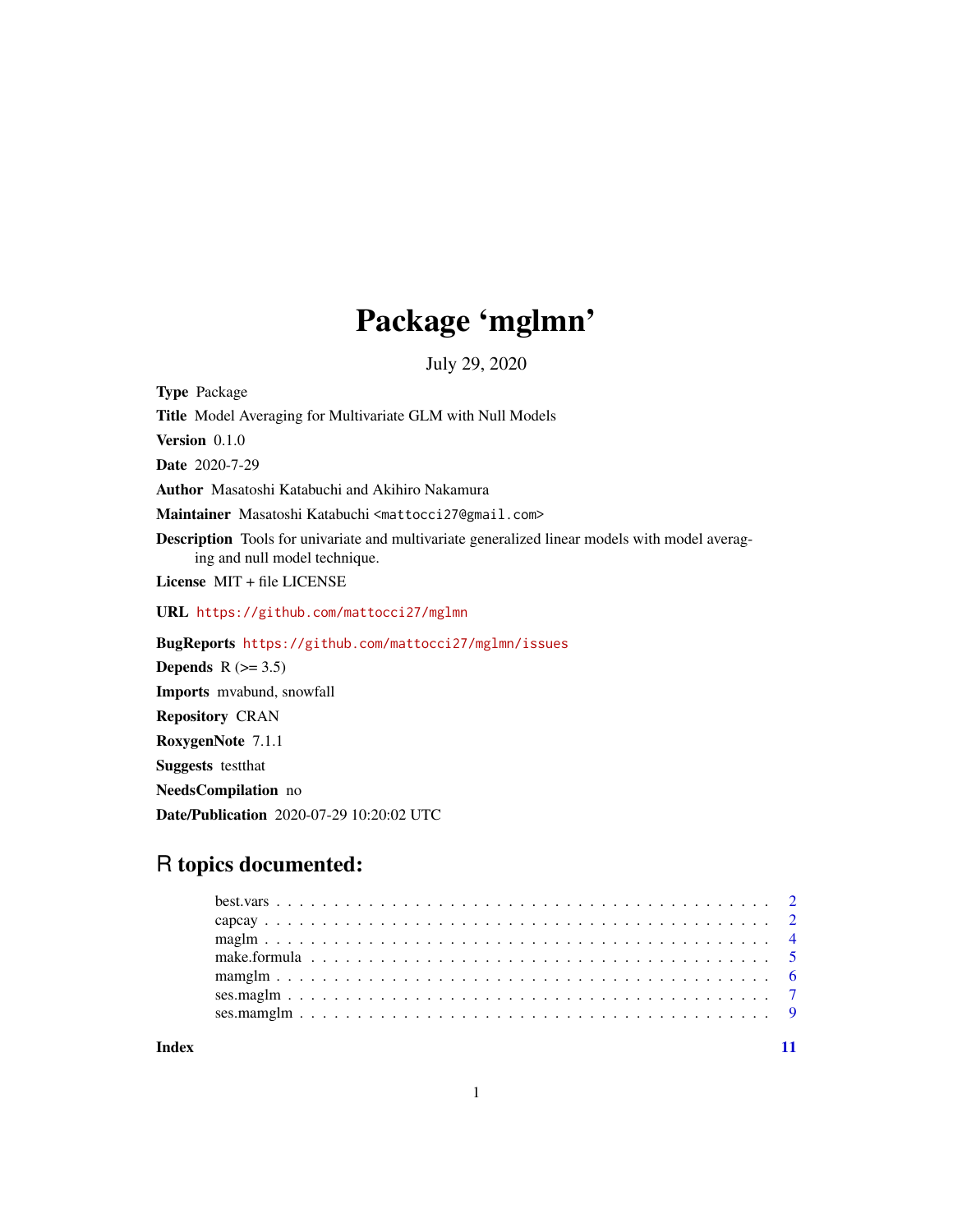<span id="page-1-0"></span>

# Description

Returns variables for the best model based on AIC

# Usage

best.vars(x)

#### Arguments

x A list of results of 'maglm' and 'mamglmg'

#### Value

A vector of terms of the best model.

# See Also

[maglm](#page-3-1), [mamglm](#page-5-1)

# Examples

```
#load species composition and environmental data
data(capcay)
adj.sr <- capcay$adj.sr
env_sp <- capcay$env_sp
#to fit a poisson regression model:
res <- maglm(data = env_sp, y = "adj.sr", family = "gaussian")
best.vars(res)
```
capcay *Capcay data*

# **Description**

Species composition and environmental data from Capricornia Cays

# Usage

data(capcay)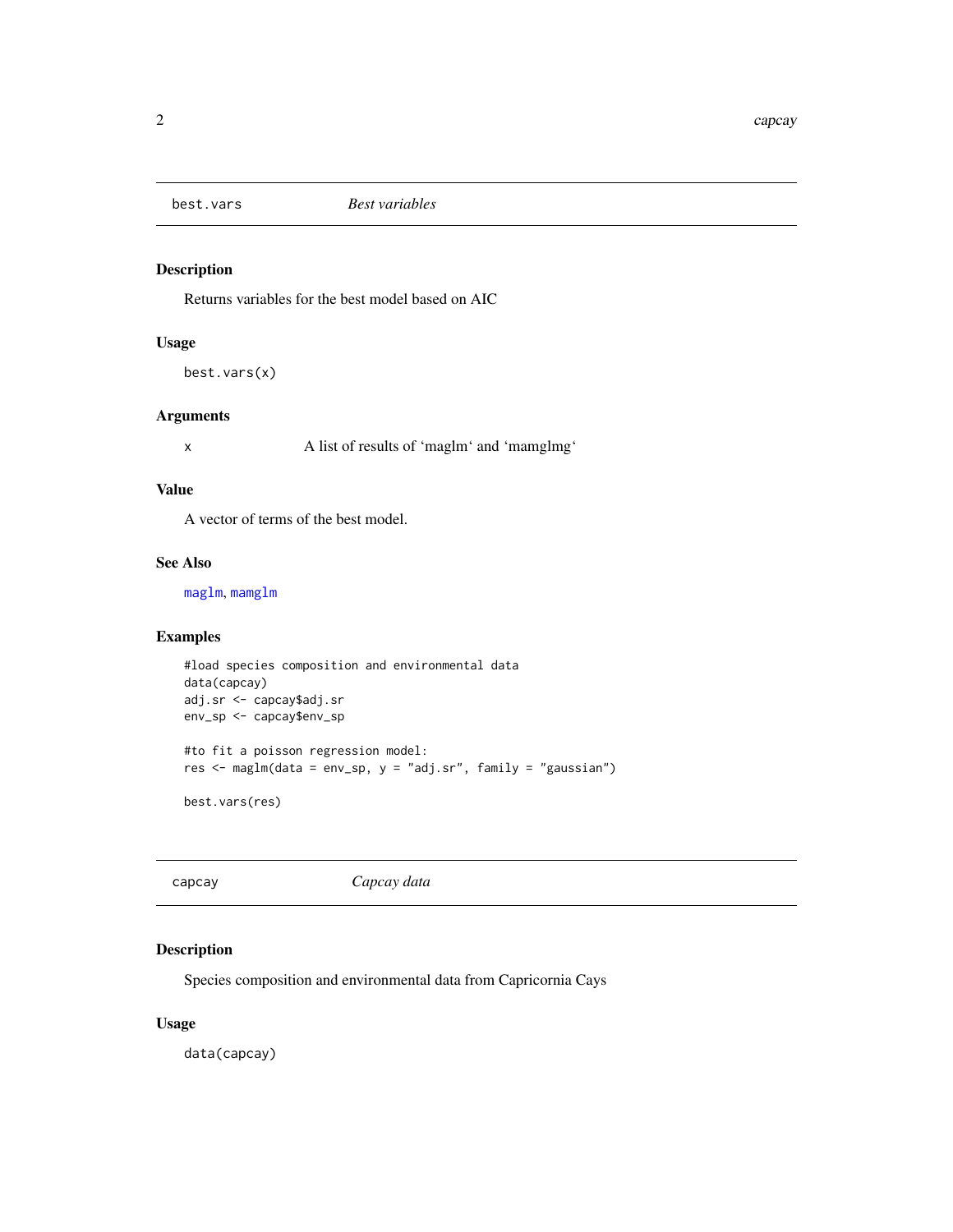#### capcay 3

#### Format

A list containing the elements

- abund A data frame with 14 observations of abundance of 13 ant species
- adj.sr A vector of adjusted species richness of ants based on sample-based rarefaction curves to standardise sampling intensity across sites (see Nakamura et al. 2015 for more details).
- env\_sp A data frame of 10 environmental variables, which best explained the variation in the matrix of similarity values.
- env\_assem A data frame of 10 environmental variables, which best explained the variation in the matrix of similarity values.

The data frame abund has the following variables:

Camponotus.mackayensis (numeric) relative abundance of *Camponotus mackayensis* Cardiocondyla..nuda (numeric) relative abundance of *Cardiocondyla nuda*

Hypoponera.sp..A (numeric) relative abundance of *Hypoponera* spA

Hypoponera.sp..B (numeric) relative abundance of *Hypoponera* spB

Iridomyrmex.sp..A (numeric) relative abundance of *Iridomyrmex* spA

Monomorium.leave (numeric) relative abundance of *Monomorium leave*

Ochetellus.sp..A (numeric) relative abundance of *Ochetellus* spA

Paratrechina.longicornis (numeric) relative abundance of *Paratrechina longicornis*

Paratrechina.sp..A (numeric) relative abundance of *Paratrechina* spA

Tapinoma.sp..A (numeric) relative abundance of *Tapinoma* spA

Tetramorium.bicarinatum (numeric) relative abundance of *Tetramorium bicarinatum*

The data frame env\_sp has the following variables:

NativePlSp (numeric) native plant species richness

P.megaAbund (numeric) log-transformed relative abundance of *Pheidole megacephala*

P.megaPA (numeric) presence/absence of *Pheidole megacephala*

HumanVisit (numeric) presence/absence of frequent human visitiation

MaxTemp (numeric) mean daily maximum temp(degree celsius)

Rain4wk (numeric) total rainfall in the past 4 weeks (mm)

DistContinent (numeric) distance to the nearest continent (km)

DistNrIs (numeric) log-transformed distance to the nearest island (km)

Y (numeric) Y coordinate

XY (numeric) X coordinate \* Y coordinate

The data frame env\_assem has the following variables:

IslandSize (numeric) log-transformed island size (ha)

ExoticPlSp (numeric) log-transformed exotic plant species richness

NativePISp (numeric) native plant species richness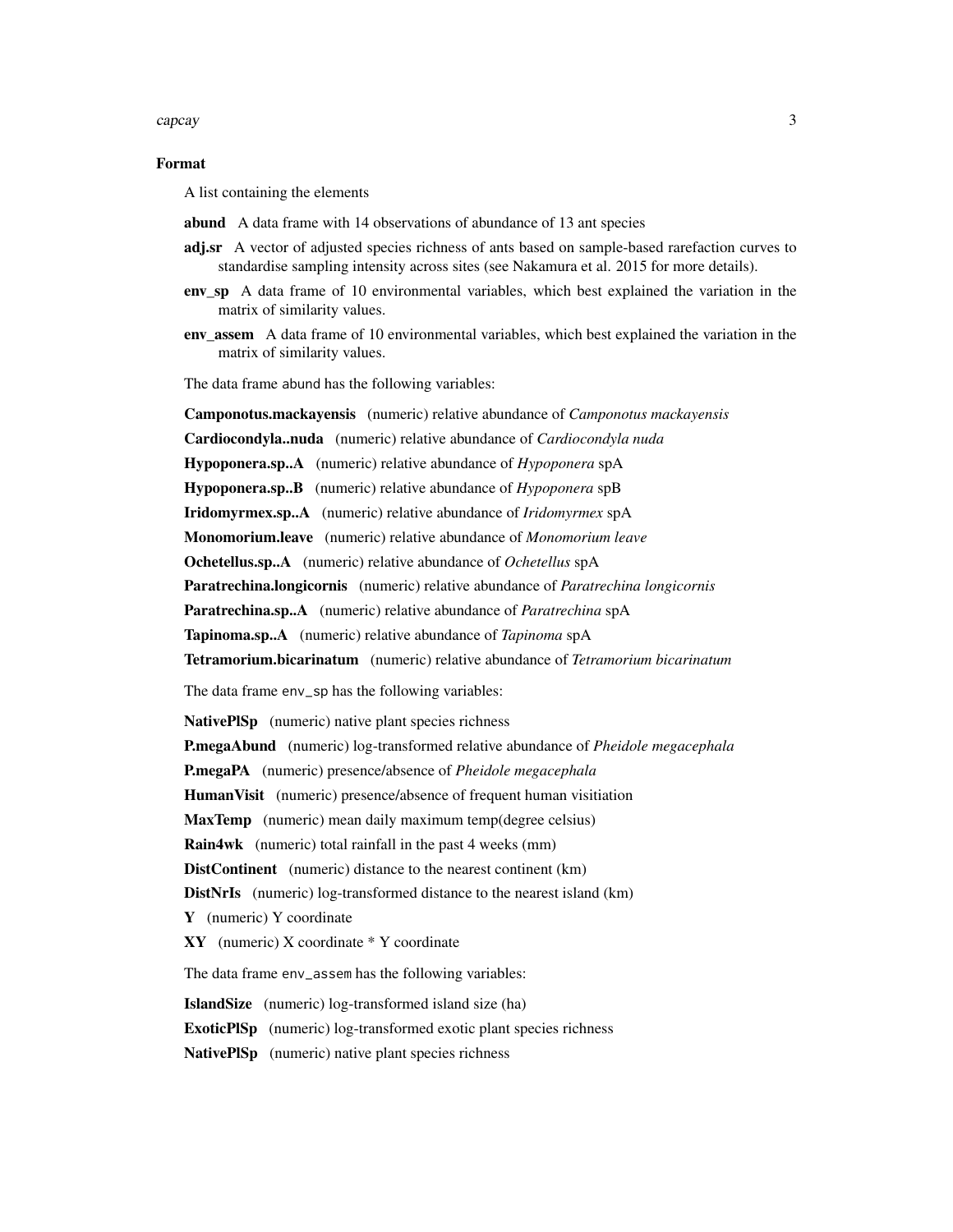4 maglm

P.megaPA (numeric) presence/absence of *Pheidole megacephala* HumanVisit (numeric) presence/absence of frequent human visitiation Rainsamp (numeric) log-transformed total rainfall during sampling (mm) DistContinent (numeric) distance to the nearest continent (km) DistNrIs (numeric) log-transformed distance to the nearest island (km) Y (numeric) Y coordinate XY (numeric) X coordinate \* Y coordinate

# References

Nakamura A., Burwell C.J., Lambkin C.L., Katabuchi M., McDougall A., Raven R.J. and Neldner V.J. (2015), The role of human disturbance in island biogeography of arthropods and plants: an information theoretic approach, Journal of Biogeography, DOI: 10.1111/jbi.12520

<span id="page-3-1"></span>

n **maglim** *Model averaging for generalized linear models* 

# Description

Model averaging for GLM based on information theory.

# Usage

```
maglm(data, y, family, scale = TRUE, AIC.restricted = FALSE)
```
# Arguments

| data         | Data frame, typically of environmental variables. Rows for sites and colmuns |
|--------------|------------------------------------------------------------------------------|
|              | for environmental variables.                                                 |
| $\mathbf{y}$ | Vector of independent variables.                                             |
| family       | the 'family' object used.                                                    |
| scale        | Whether to scale independent variables (default $= TRUE$ )                   |
|              | AIC. restricted Whether to use AICc (TRUE) or AIC (FALSE) (default = TRUE).  |

# Value

A list of results

| res.table  | data frame with "AIC", AIC of the model, "log.L", log-likelihood of the model,                                                                |
|------------|-----------------------------------------------------------------------------------------------------------------------------------------------|
|            | "delta.aic", AIC difference to the best model, "wAIC", weighted AIC to the                                                                    |
|            | model, "n.vars", number of variables in the model, and each term.                                                                             |
| importance | vector of relative importance value of each term, caluclated as as um of the<br>weighted AIC over all of the model in whith the term aperars. |
| family     | the 'family' object used.                                                                                                                     |
| scale      | Whether to scale independent variables (default $=$ TRUE                                                                                      |
|            | AIC. restricted Whether to use AICc (TRUE) or AIC (FALSE) (default = TRUE).                                                                   |

<span id="page-3-0"></span>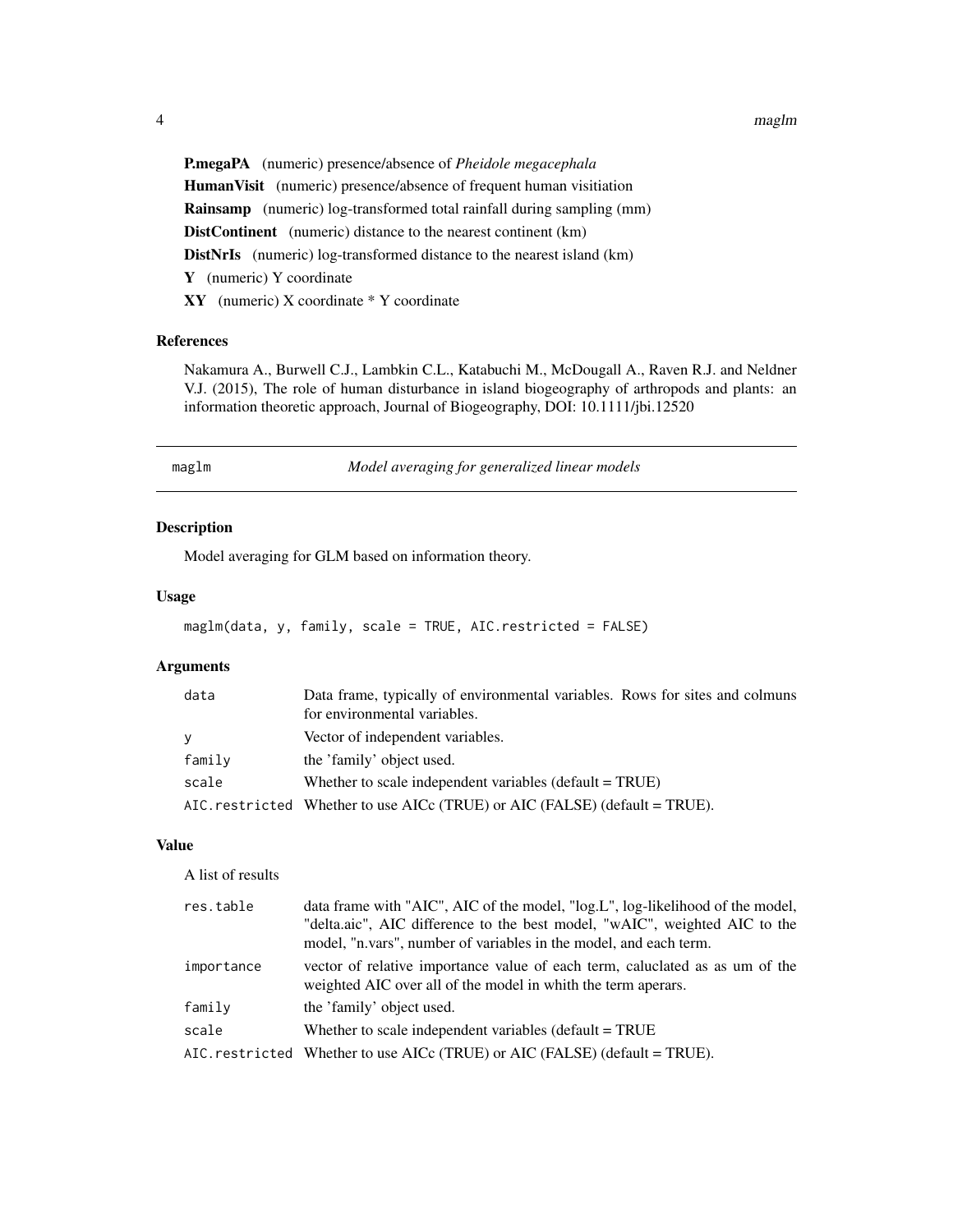# <span id="page-4-0"></span>make.formula 5

#### References

Dobson, A. J. (1990) An Introduction to Generalized Linear Models. London: Chapman and Hall.

Burnham, K.P. & Anderson, D.R. (2002) Model selection and multi-model inference: a practical information-theoretic approach. Springer Verlag, New York.

Nakamura, A., C. J. Burwell, C. L. Lambkin, M. Katabuchi, A. McDougall, R. J. Raven, and V. J. Neldner. (2015) The role of human disturbance in island biogeography of arthropods and plants: an information theoretic approach. Journal of Biogeography 42:1406-1417.

# See Also

[mamglm](#page-5-1), [ses.maglm](#page-6-1), [ses.mamglm](#page-8-1)

# Examples

```
#load species composition and environmental data
data(capcay)
adj.sr <- capcay$adj.sr
env_sp <- capcay$env_sp
```

```
#to fit a regression model:
maglm(data = env_sp, y = "adj.sr", family = "gaussian", AIC.restricted = TRUE)
```
make.formula *Utility function*

#### Description

Utility function for data manipulation, which is implemented in [maglm](#page-3-1) and [mamglm.](#page-5-1)

#### Usage

```
make.formula(lhs, vars.vec, rand.vec = NULL)
```
#### Arguments

| 1 <sub>hs</sub> | Numeric vector of dependent variables.                 |
|-----------------|--------------------------------------------------------|
| vars.vec        | Character vector of independet variables.              |
| rand.vec        | Character vector of random variables (default = NULL). |

# Value

an object of class '"formula"'

#### See Also

[maglm](#page-3-1), [mamglm](#page-5-1)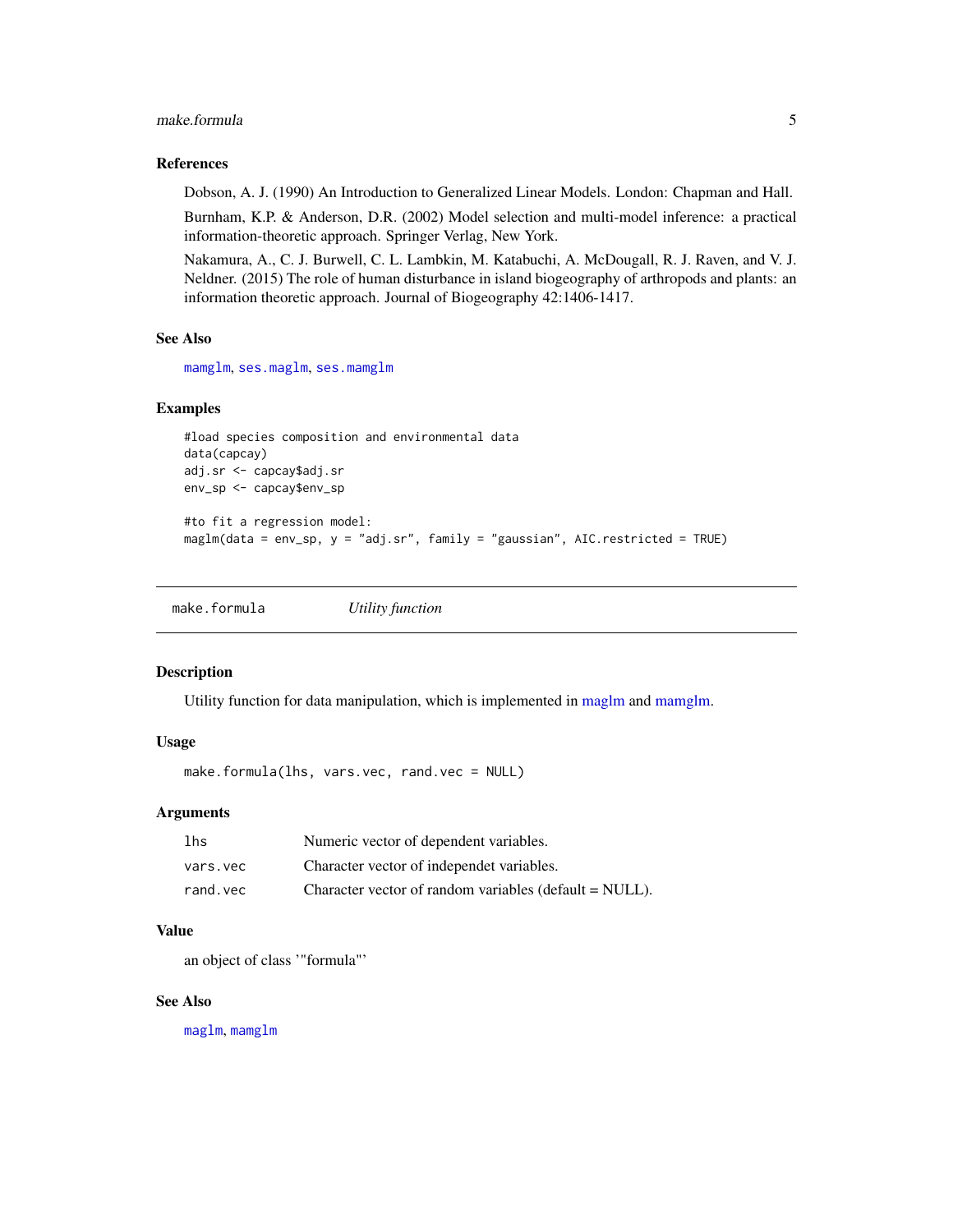<span id="page-5-1"></span><span id="page-5-0"></span>

#### Description

Model averaging for multivariate GLM based on information theory.

#### Usage

mamglm(data, y, family, scale = TRUE, AIC.restricted = FALSE)

#### Arguments

| data     | Data frame, typically of environmental variables. Rows for sites and colmuns<br>for environmental variables. |
|----------|--------------------------------------------------------------------------------------------------------------|
| <b>V</b> | Name of 'mvabund' object (character)                                                                         |
| family   | the 'family' object used.                                                                                    |
| scale    | Whether to scale independent variables (default $= TRUE$ )                                                   |
|          | AIC. restricted Whether to use AICc (TRUE) or AIC (FALSE) (default = TRUE).                                  |

### Value

A list of results

| res.table  | data frame with "AIC", AIC of the model, "log.L", log-likelihood of the model,                                                                |
|------------|-----------------------------------------------------------------------------------------------------------------------------------------------|
|            | "delta.aic", AIC difference to the best model, "wAIC", weighted AIC to the                                                                    |
|            | model, "n.vars", number of variables in the model, and each term.                                                                             |
| importance | vector of relative importance value of each term, caluclated as as um of the<br>weighted AIC over all of the model in whith the term aperars. |
| family     | the 'family' object used.                                                                                                                     |

#### References

Burnham, K.P. & Anderson, D.R. (2002) Model selection and multi-model inference: a practical information-theoretic approach. Springer Verlag, New York.

Wang, Y., Naumann, U., Wright, S.T. & Warton, D.I. (2012) mvabund- an R package for modelbased analysis of multivariate abundance data. Methods in Ecology and Evolution, 3, 471-474.

Warton, D.I., Wright, S.T. & Wang, Y. (2012) Distance-based multivariate analyses confound location and dispersion effects. Methods in Ecology and Evolution, 3, 89-101.

Nakamura, A., C. J. Burwell, C. L. Lambkin, M. Katabuchi, A. McDougall, R. J. Raven, and V. J. Neldner. (2015) The role of human disturbance in island biogeography of arthropods and plants: an information theoretic approach. Journal of Biogeography 42:1406-1417.

#### See Also

[maglm](#page-3-1), [ses.maglm](#page-6-1), [ses.mamglm](#page-8-1)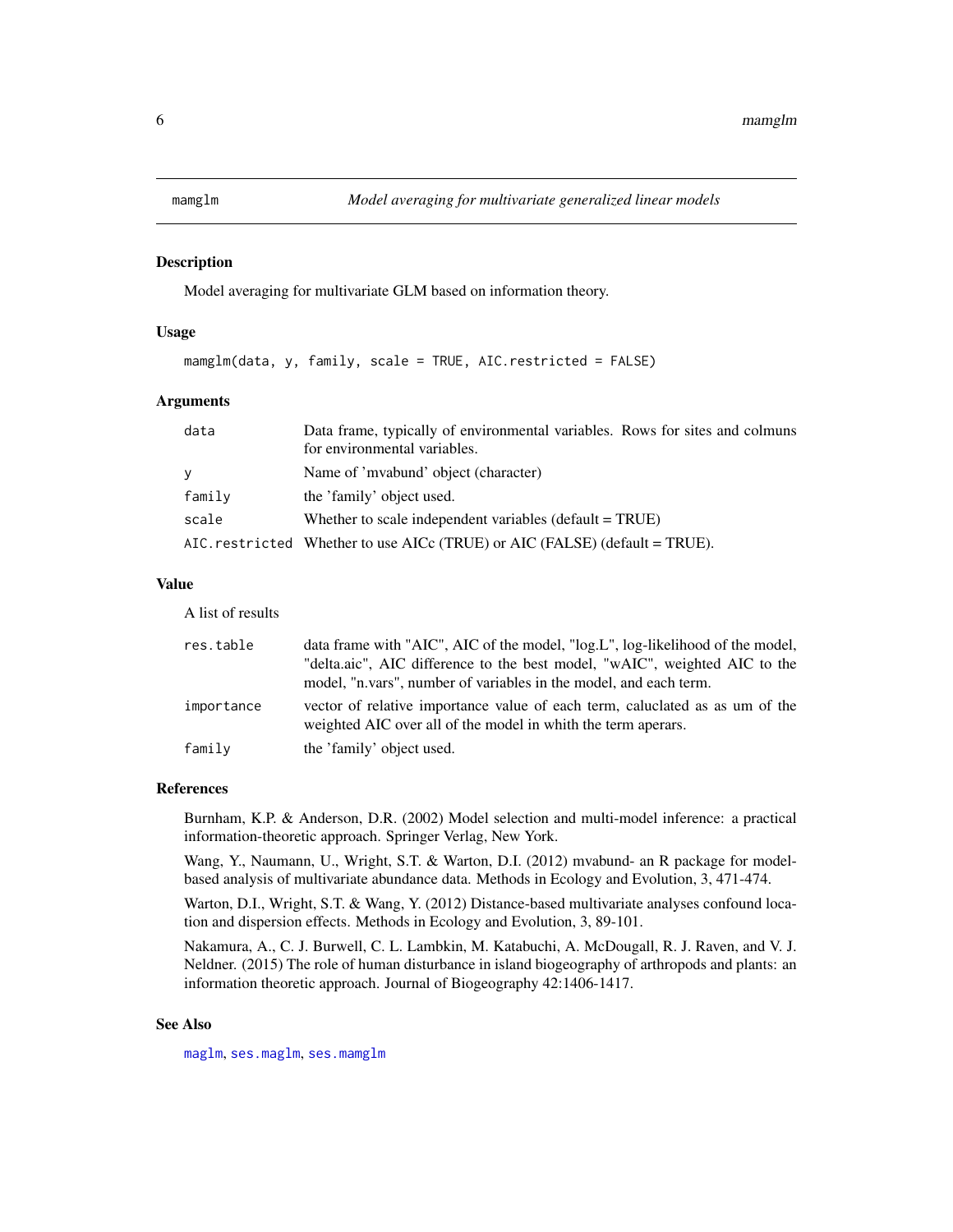# <span id="page-6-0"></span>ses.maglm 7

# Examples

```
#load species composition and environmental data
library(mvabund)
data(capcay)
#use a subset of data in this example to reduce run time
env_assem <- capcay$env_assem[, 1:5]
freq.abs <- mvabund(log(capcay$abund + 1))
#to fit a gaussian regression model to frequency data:
mamplm(data = env_assen, y = "freq.abs", family = "gaussian")#to fit a binomial regression model to presence/absence data"
pre.abs0 <- capcay$abund
pre. abs@[pre. abs@ > 0] = 1pre.abs <- mvabund(pre.abs0)
mamglm(data = env_assem, y = "pre.abs", family = "binomial")
```
<span id="page-6-1"></span>ses.maglm *Standardized effect size of relative importance values for mamglm*

# Description

Standardized effect size of relative importance values for model averaging mutlivariate GLM.

#### Usage

```
ses.maglm(
  data,
  y,
  family,
  scale = TRUE,
 AIC.restricted = TRUE,
 par = FALSE,
  runs = 999
)
```
# Arguments

| data   | Data frame, typically of environmental variables. Rows for sites and colmuns<br>for environmental variables. |
|--------|--------------------------------------------------------------------------------------------------------------|
| У      | Vector of independent variables.                                                                             |
| family | the 'family' object used.                                                                                    |
| scale  | Whether to scale independent variables (default $= TRUE$ )                                                   |
|        | AIC. restricted Wheter to use AICc (TRUE) or AIC (FALSE) (default = TRUE).                                   |
| par    | Wheter to use parallel computing $(detault = FALSE)$                                                         |
| runs   | Number of randomizations.                                                                                    |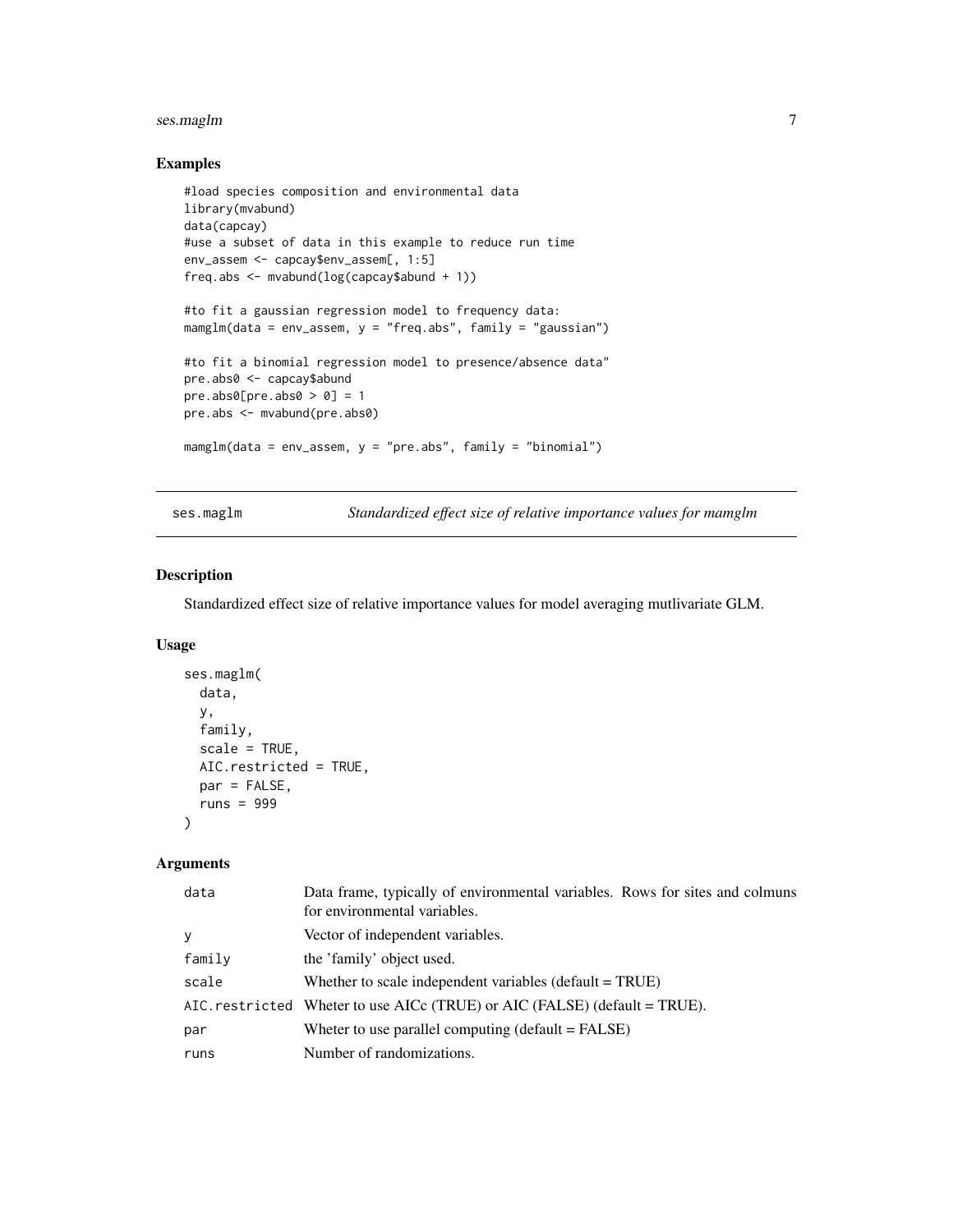# <span id="page-7-0"></span>Details

The currently implemented null model shuffles the set of environmental variables across sites, while maintains species composition. Note that the function would take considerable time to execute.

#### Value

A data frame of resluts for each term

| res.obs       | Observed importance of terms                                                                   |
|---------------|------------------------------------------------------------------------------------------------|
| res.rand.mean | Mean importance of terms in null communities                                                   |
| res.rand.sd   | Standard deviation of importance of terms in null communities                                  |
| <b>SES</b>    | Standardized effect size of importance of terms (= (res.obs - res.rand.mean) /<br>res.rand.sd) |
| res.obs.rank  | Rank of observed importance of terms vs. null communities                                      |
| runs          | Number of randomizations                                                                       |

#### References

Dobson, A. J. (1990) An Introduction to Generalized Linear Models. London: Chapman and Hall.

Burnham, K.P. & Anderson, D.R. (2002) Model selection and multi-model inference: a practical information-theoretic approach. Springer Verlag, New York.

Nakamura, A., C. J. Burwell, C. L. Lambkin, M. Katabuchi, A. McDougall, R. J. Raven, and V. J. Neldner. (2015) The role of human disturbance in island biogeography of arthropods and plants: an information theoretic approach. Journal of Biogeography 42:1406-1417.

#### See Also

[maglm](#page-3-1), [mamglm](#page-5-1), [ses.mamglm](#page-8-1)

# Examples

```
library(mvabund)
#load species composition and environmental data
data(capcay)
adj.sr <- capcay$adj.sr
#use a subset of data in this example to reduce run time
env_sp <- capcay$env_sp[, 1:5]
#to execute calculations on a single core:
ses.maglm(data = env_sp, y = "adj.sr", par = FALSE,family = "gaussian", runs = 4)
## Not run:
#to execute parallel calculations:
sfInit(parallel = TRUE, cpus = 4)sfExportAll()
ses.maglm(data = env_sp, y = "adj.sr", par = TRUE,family = "gaussian", runs = 4)
```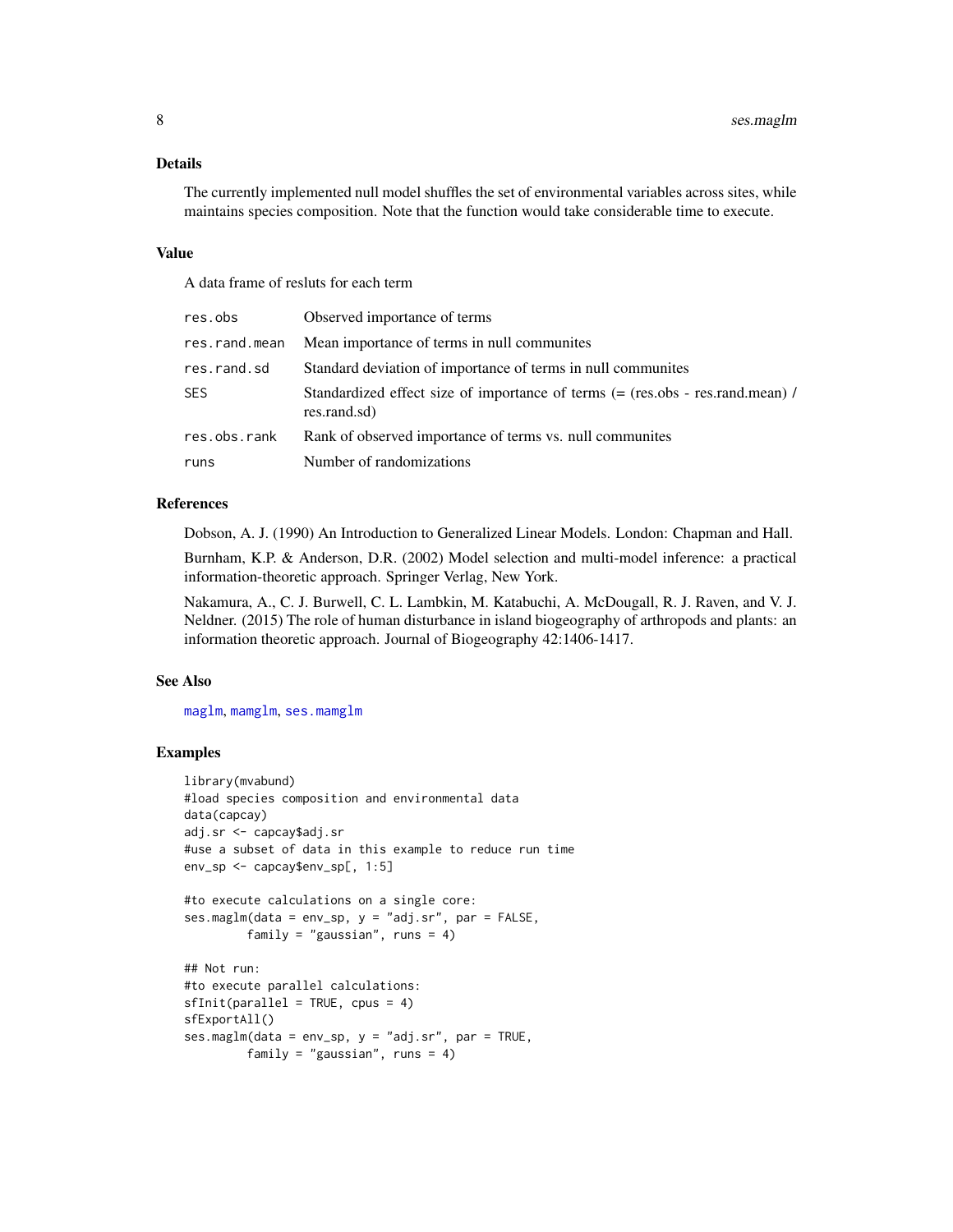# <span id="page-8-0"></span>ses.mamglm 9

## End(Not run)

# <span id="page-8-1"></span>ses.mamglm *Standardized effect size of relative importance values for mamglm*

# Description

Standardized effect size of relative importance values for model averaging GLM.

### Usage

```
ses.mamglm(
  data,
  y,
  family,
  scale = TRUE,
  AIC.restricted = TRUE,
 par = FALSE,
  runs = 999
\mathcal{L}
```
# Arguments

| data   | Data frame, typically of environmental variables. Rows for sites and colmuns<br>for environmental variables. |
|--------|--------------------------------------------------------------------------------------------------------------|
| y      | Name of 'mvabund' object (character)                                                                         |
| family | the 'family' object used.                                                                                    |
| scale  | Whether to scale independent variables (default $= TRUE$ )                                                   |
|        | AIC. restricted Wheter to use AICc (TRUE) or AIC (FALSE) (default = TRUE).                                   |
| par    | Wheter to use parallel computing $(default = FALSE)$                                                         |
| runs   | Number of randomizations.                                                                                    |

# Details

The currently implemented null model shuffles the set of environmental variables across sites, while maintains species composition. Note that the function would take considerable time to execute.

# Value

A data frame of resluts for each term

| res.obs       | Observed importance of terms                |
|---------------|---------------------------------------------|
| res.rand.mean | Mean importance of terms in null communites |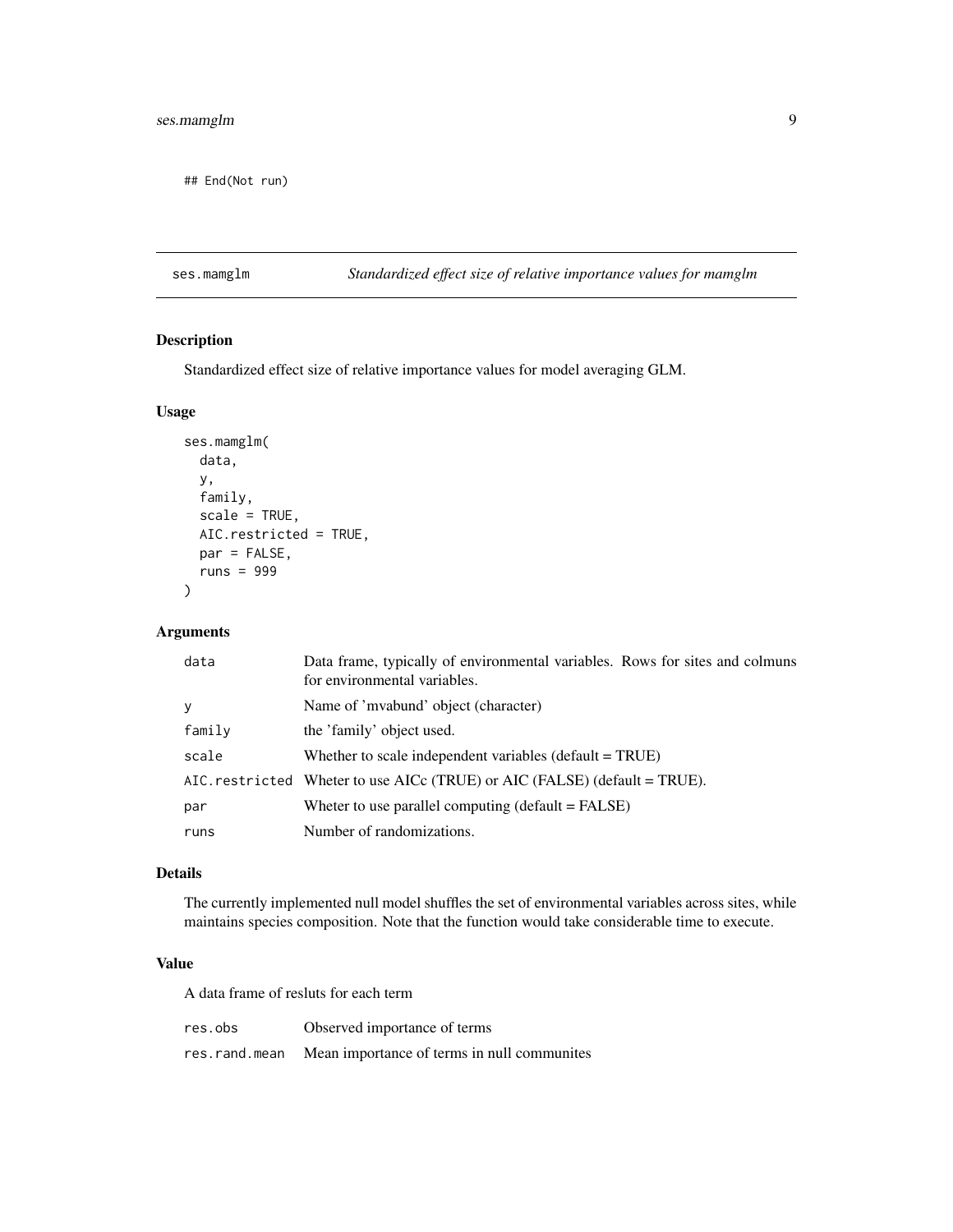| res.rand.sd  | Standard deviation of importance of terms in null communites                                   |
|--------------|------------------------------------------------------------------------------------------------|
| SES          | Standardized effect size of importance of terms (= (res.obs - res.rand.mean) /<br>res.rand.sd) |
| res.obs.rank | Rank of observed importance of terms vs. null communities                                      |
| runs         | Number of randomizations                                                                       |

### References

Burnham, K.P. & Anderson, D.R. (2002) Model selection and multi-model inference: a practical information-theoretic approach. Springer Verlag, New York.

Wang, Y., Naumann, U., Wright, S.T. & Warton, D.I. (2012) mvabund- an R package for modelbased analysis of multivariate abundance data. Methods in Ecology and Evolution, 3, 471-474.

Warton, D.I., Wright, S.T. & Wang, Y. (2012) Distance-based multivariate analyses confound location and dispersion effects. Methods in Ecology and Evolution, 3, 89-101.

Nakamura, A., C. J. Burwell, C. L. Lambkin, M. Katabuchi, A. McDougall, R. J. Raven, and V. J. Neldner. (2015) The role of human disturbance in island biogeography of arthropods and plants: an information theoretic approach. Journal of Biogeography 42:1406-1417.

#### Examples

```
library(mvabund)
#load species composition and environmental data
data(capcay)
#use a subset of data in this example to reduce run time
env_assem <- capcay$env_assem[, 1:5]
pre.abs0 <- capcay$abund
pre. abs@[pre. abs@ > 0] = 1pre.abs <- mvabund(pre.abs0)
#to execute calculations on a single core:
ses.mamglm(data = env_assem, y = "pre.abs",
          par = FALSE, family = "binomial",
           AIC.restricted=FALSE,runs=4)
## Not run:
#to execute parallel calculations:
sfInit(parallel = TRUE, cpus = 4)sfExportAll()
ses.mamglm(data = env_assem, y = "pre.abs",
           par = TRUE, family = "binomial",
          AIC.restricted = FALSE, runs = 4)
## End(Not run)
```